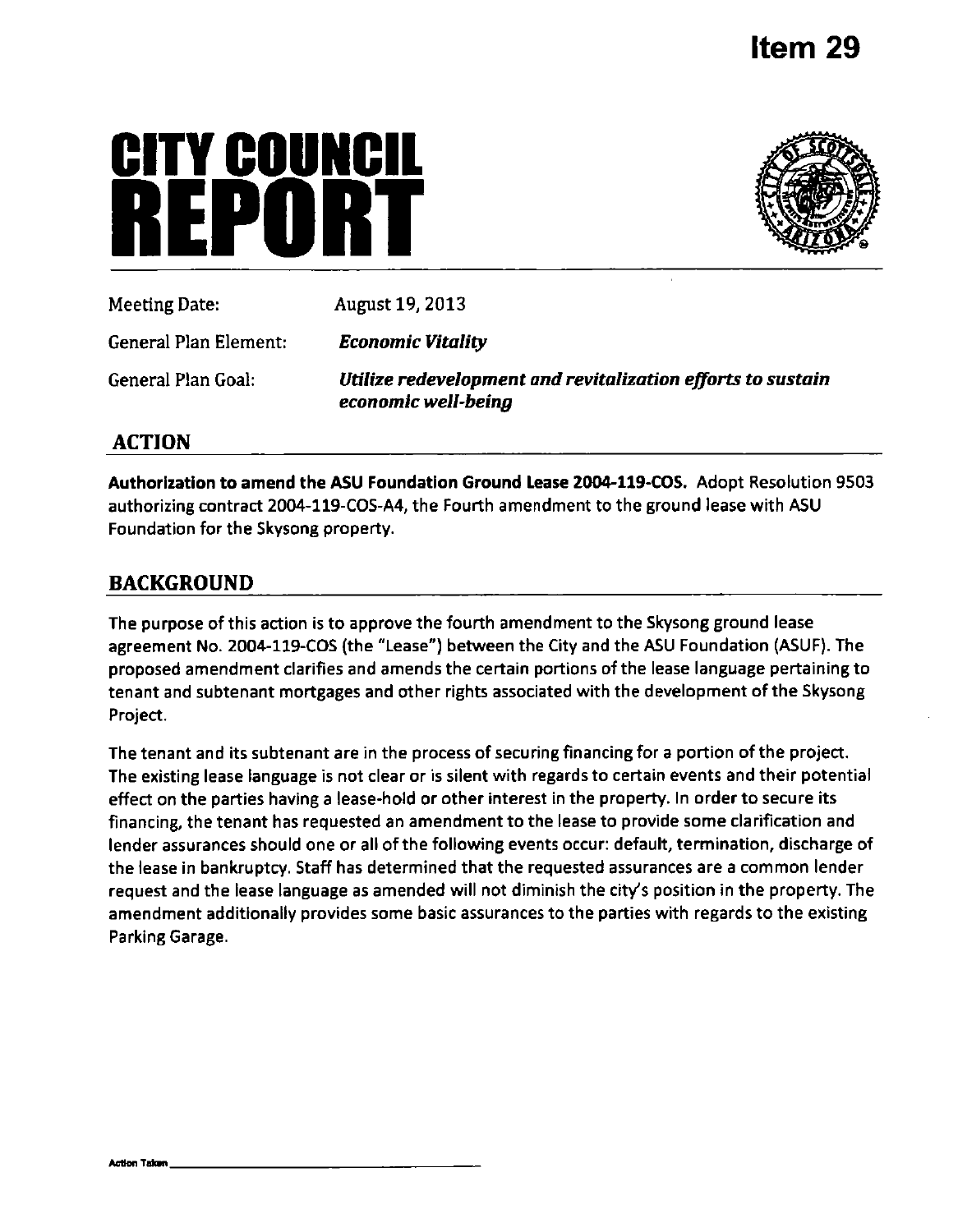# **ANALYSIS & ASSESSMENT**

### Recent Staff Activity

Staff had numerous meetings and discussions with the tenant and its lenders to establish appropriate language to address the issues. This fourth amendment is the result of those meetings.

# **RESOURCE IMPACTS**

No additional resource impacts will result from this action.

# **OPTIONS & STAFF RECOMMENDATION**

#### Recommended Approach

Adopt Resolution 9503 authorizing the Fourth Amendment to the ground lease 2004-119-COS-A4 with ASU Foundation for the Skysong site.

Proposed Next Steps:<br>If Council adopts this Resolution the changes to the lease will become effective immediately.

## **RESPONSIBLE DEPARTMENT(S)**

**Public Works Division, Capital Project Management** 

# **STAFF CONTACTS (S)**

Maria Muiser, Asset Management Coordinator

(480) 312-7853, mmuiser@scottsdaleAZ.gov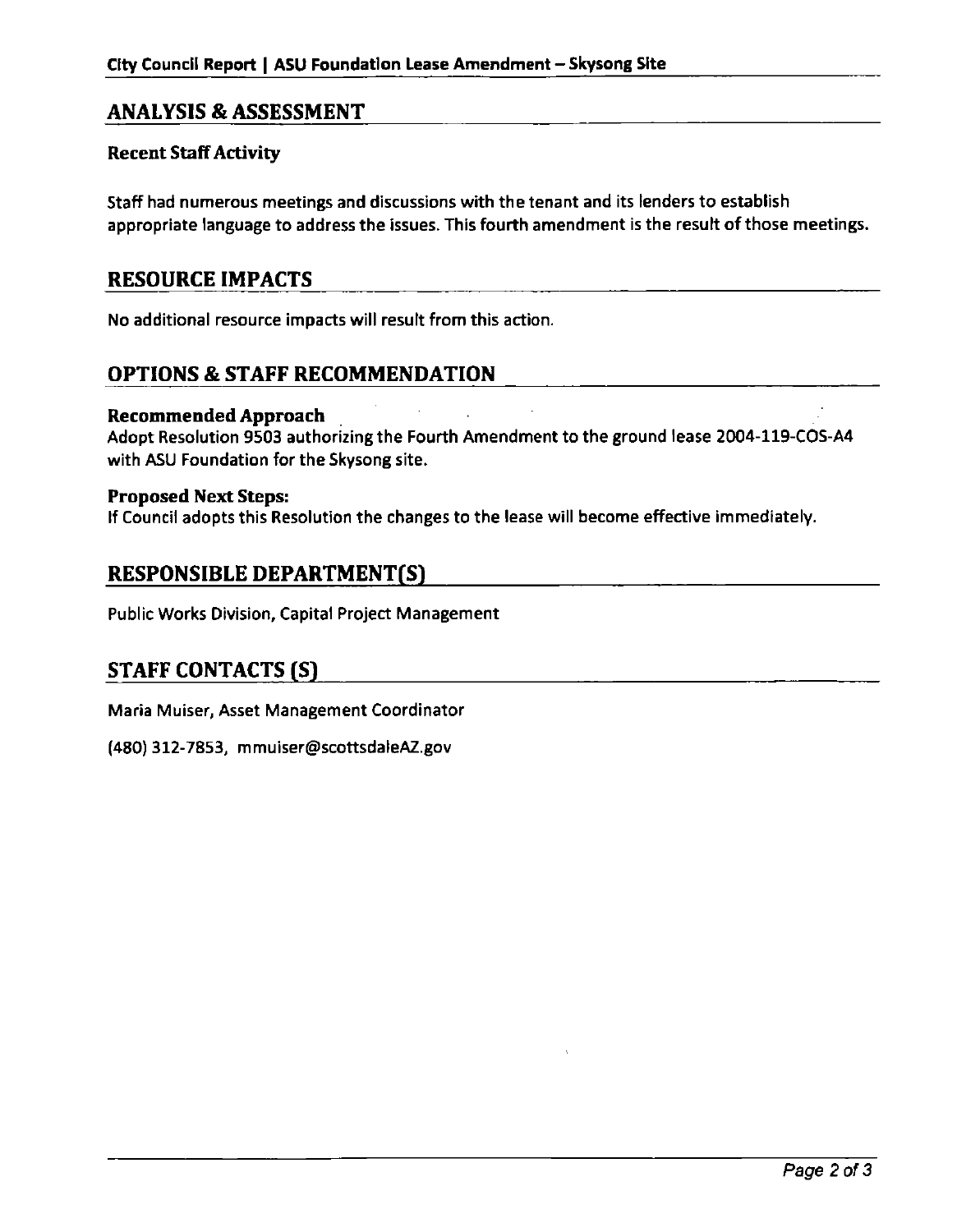**APPROVED BY**   $86 - 13$ Daniel J. Worth, Executive Director, Public Works Date (480) 312-5555, dworth@scottsdaleaz.gov

# **ATTACHMENTS**

- 1. Resolution 9503
- 2. Contract 2004-119-COS-A4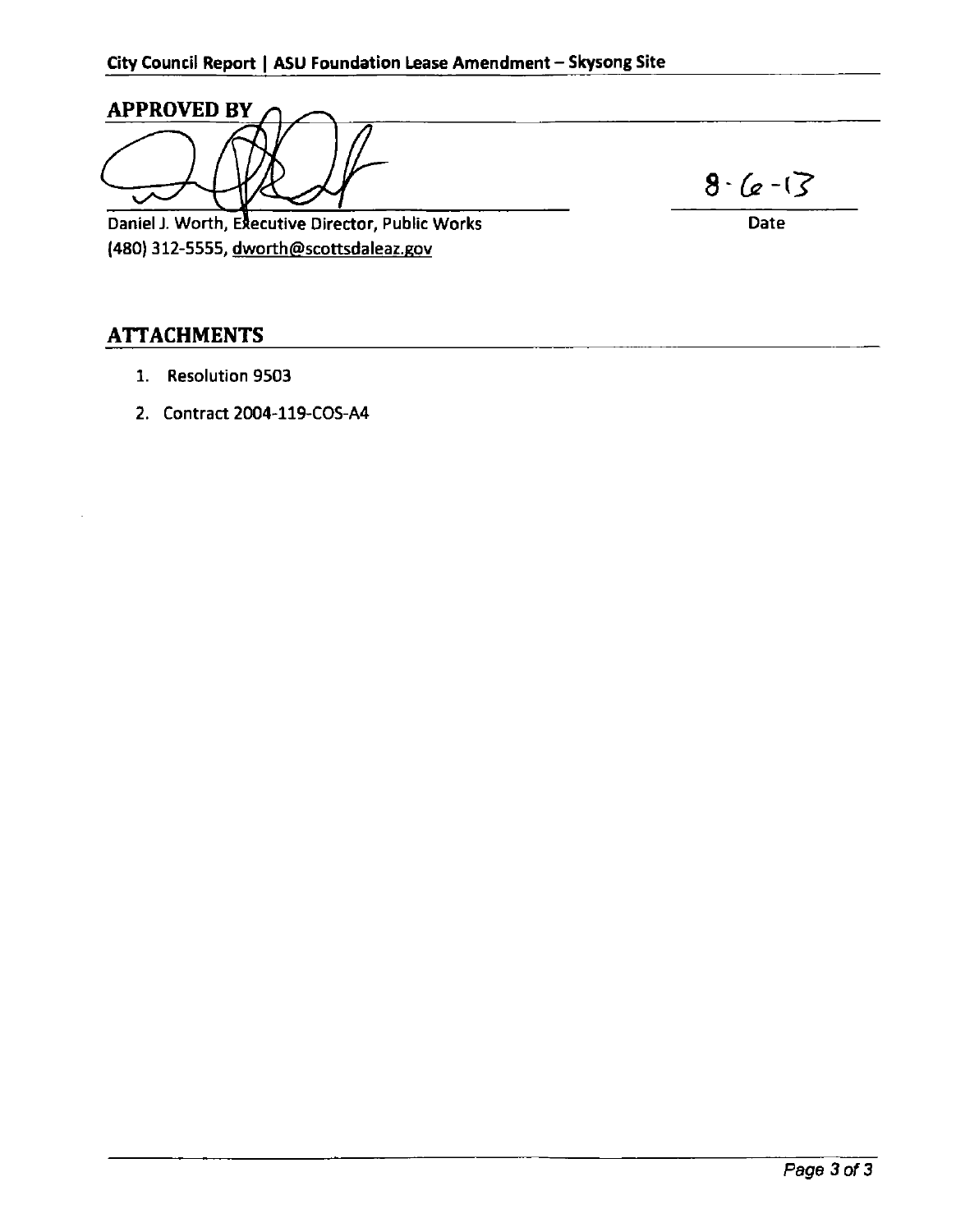#### **RESOLUTION NO. 9503**

A RESOLUTION OF THE COUNCIL OF THE CITY OF SCOTTSDALE. MARICOPA COUNTY. ARIZONA, AUTHORIZING A FOURTH AMENDMENT TO LEASE AGREEMENT NO. 2004-119-COS WITH ASUF SCOTTSDALE LLC FOR PROPERTY AT THE SOUTHEAST CORNER OF MCDOWELL ROAD AND SCOTTSDALE ROAD

(Los Arcos Skysong)

#### **WHEREAS:**

 $A_{1}$ The City of Scottsdale ("Lessor") and ASUF Scottsdale LLC ("Lessee") are the original parties to that certain Ground Lease (Contract No. 2004-119-COS) dated August 9, 2004 and recorded August 9, 2004 at document No. 2004-0920528 of the public records of Maricopa County, Arizona (the "Lease").

 $B<sub>1</sub>$ The Lease was subsequently amended by that certain First Amendment to Ground Lease Agreement (the "First Amendment") dated July 10, 2006 between Lessor and Lessee and recorded September 14, 2006 at document No. 2006-1225303 of the public records of Maricopa County, Arizona.

 $\overline{C}$ . The Lease was subsequently further amended by that certain Second Amendment (the "Second Amendment") dated February 7, 2012 between Lessor and Lessee and recorded February 7, 2012 at document No. 2012-0100586 of the public records of Maricopa County, Arizona. The Second Amendment is required and authorized by paragraph 2 of the Lease.

The Lease was subsequently further amended by that certain Third Amendment D. (The "Third Amendment") dated February 7, 2012 between Lessor and Lessee and recorded February 23, 2012 at document No. 2012-0148324 of the public records of Maricopa County. Arizona.

Е. Lessee has requested certain adjustments to the Lease relating to Subtenants and to shared garage parking.

NOW, THEREFORE, BE IT RESOLVED THAT:

 $1<sub>1</sub>$ The Mayor is authorized to execute on behalf of the City of Scottsdale the Fourth Amendment to Ground Lease Agreement No. 2004-119-COS-A4 in the form the city council approved at the meeting in which this resolution is adopted.

 $2.$ The city council has considered the city expenditure authorized by this resolution and the direct consideration that the city will receive and finds that there is a clearly identified public purpose for the city's expenditure and that the city will receive direct consideration substantially equal to its expenditure.

11316570v1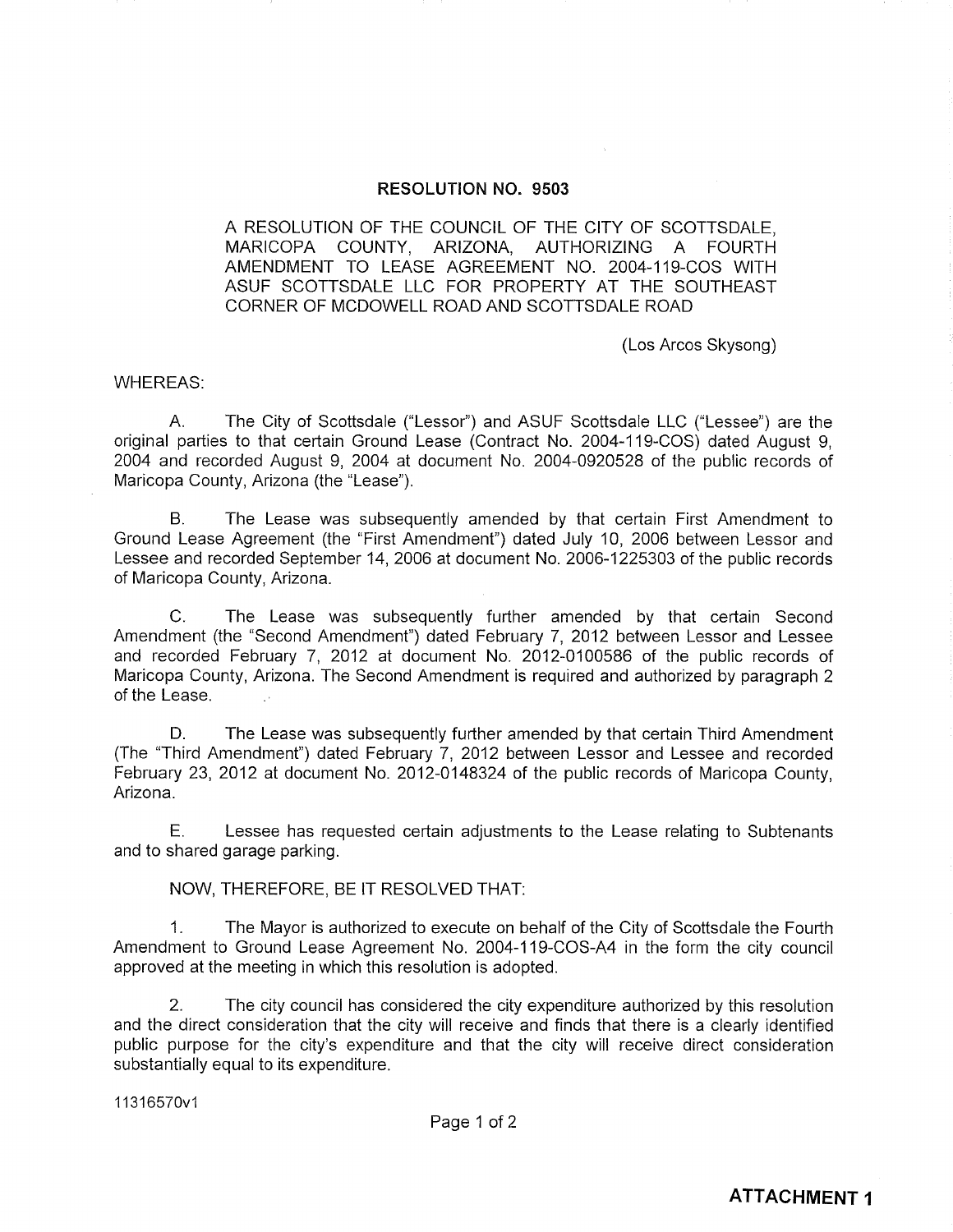PASSED AND ADOPTED by the Council of the City of Scottsdale this \_\_\_\_\_ day of ,2013.

> CITY OF SCOTTSDALE, an Arizona municipal Corporation

W. J. "Jim" Lane, Mayor

By: Carolyn Jagger, City Clerk RKallyhourd APPROVED AS TO FORM:. By: **Gity A** Bruce V váshbum. ktomev

 $\overline{\phantom{a}}$ 

11316570v1

ATTEST: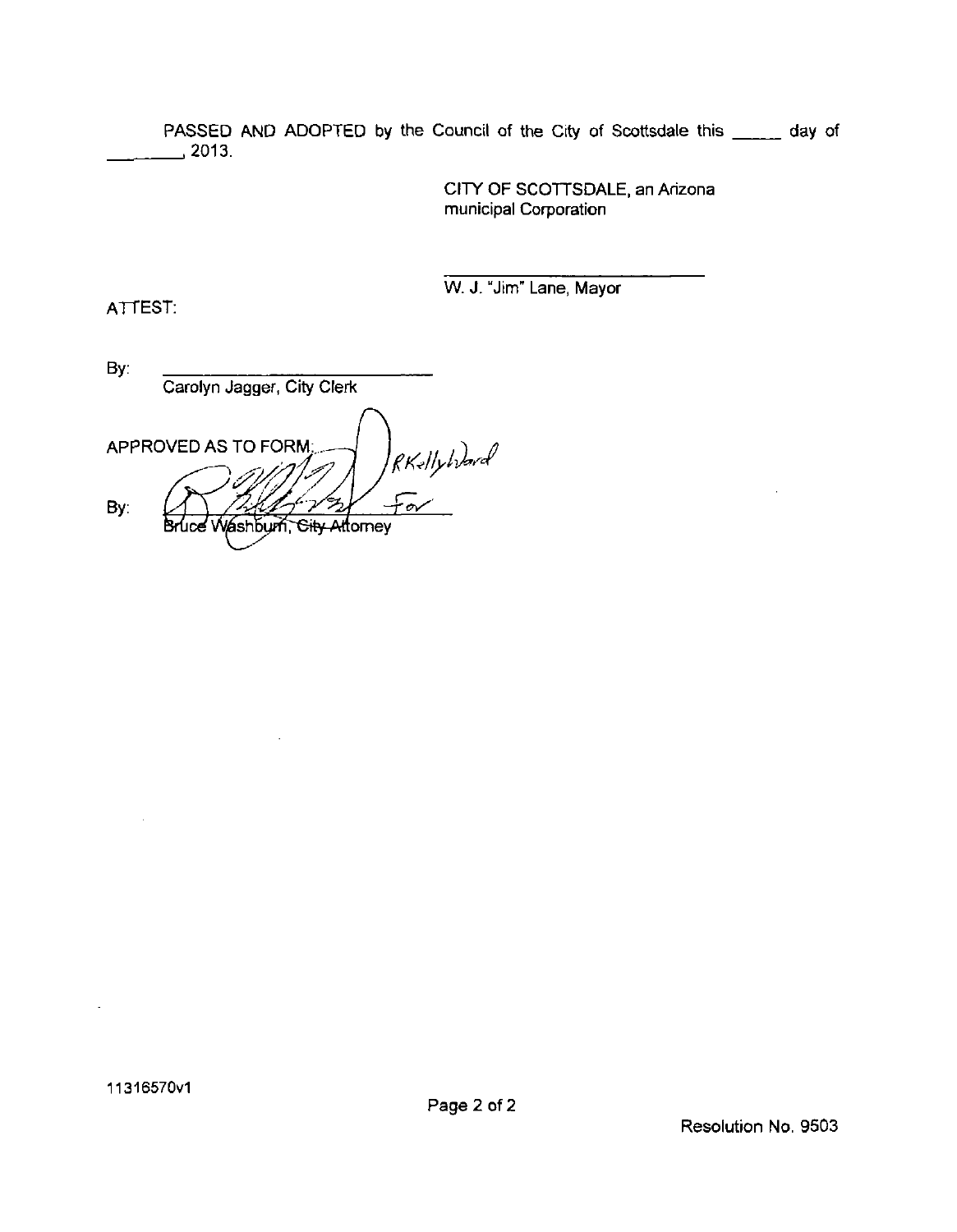**Item 29** 

**WHEN RECORDED RETURN TO:** 

CITY OF SCOTTSDALE ONE STOP SHOP/RECORDS (Maria. Muiser) 7447 E. Indian School Road, Suite 100 Scottsdale, AZ 85251

> C.O.S. Contract No. 2004-119-COS-A4 (Resolution No. 9503) (ASUF-SkySong-LosArcos)

#### **FOURTH AMENDMENT TO GROUND LEASE AGREEMENT**

THIS FOURTH AMENDMENT TO GROUND LEASE AGREEMENT (the **"Amendment')** is made this \_\_\_\_\_ day of **, 2013 by CITY OF**  SCOTTSDALE, an Arizona municipal corporation ("Landlord") and ASUF SCOTTSDALE, L.L.C., an Arizona limited liability company ("Tenant').

#### **RECITALS**

**A. Landlord and Tenant are the original parties to that certain Ground Lease (Contract No. 2004-119-COS) dated August 9, 2004 and recorded August 9, 2004 at document**  No. 2004-0920528 of the public records of Maricopa County, Arizona (the "Original Lease"), as **the same was amended by: (i) that certain First Amendment to Ground Lease Agreement (the "First Amendmentl dated July 10, 2006 between Landlord and Tenant and recorded**  September 14, 2006 at document No. 2006-1225303 of the public records of Maricopa County, **Arizona; (ii) that certain Second Amendment (the "Second Amandmenf} dated February 7, 2012 between Landlord and Tenant and recorded February 7, 2012 at document No. 20120100586 of the public records of Maricopa County, Arizona and (iii) that certain Third**  Amendment (the **"Third Amendment"**) dated February 7, 2012 between Landlord and Tenant **and recorded February 23, 2012 at document No. 20120148324 of the public records of Maricopa County. Arizona. The Original Lease, as amended by the First Amendment, the Second Amendment and the Third Amendment is hereinafter collectively referred to as the "Lease".** 

B. Tenant has requested certain amendments to provisions of the Lease to clarify, among other things, certain ambiguities relating to the nondisturbance of Subtenants and their respective subleasehold mortgagees and Landlord has agreed to amend the Lease as more particulariy set forth in this Amendment.

C. Undefined terms capitalized in this Amendment have the meanings assigned in the Lease.

**11342039V1** 

Page 1 of 14

C.O.S. Contract No. 2004-119-COS-A4

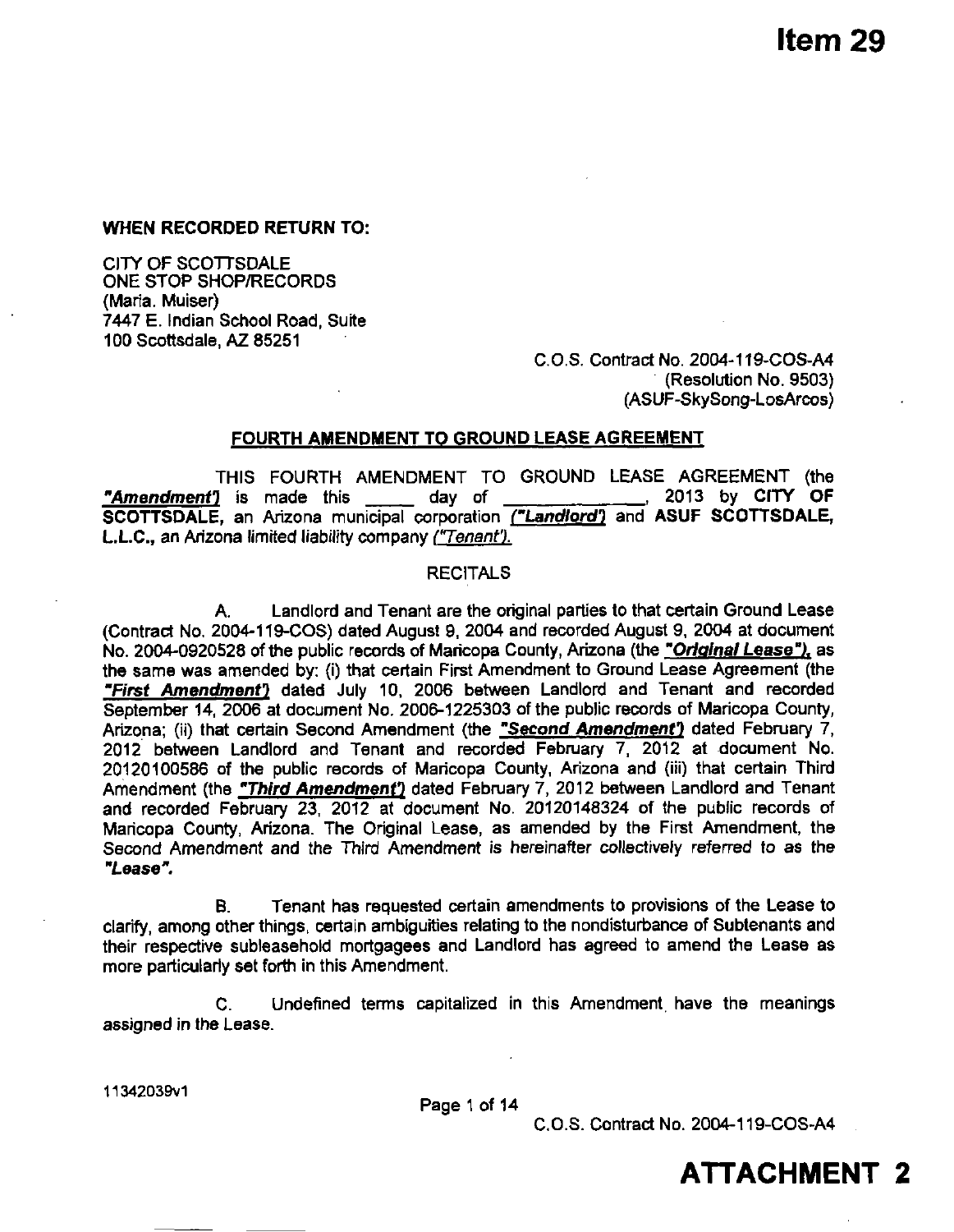NOW THEREFORE, in consideration of the foregoing and the mutual promises contained herein, Tenant and Landlord agree as follows:

1 Modification of Lease. The Lease is hereby modified in the foiiowing particulars:

entirety.

1.2 Delete paragraph 17.2(b) of the Lease and replace it with the following:

1.1 The second sentence of Section 13.1 of the Lease is hereby deleted in its

#### 17.2.(b)

(i) So long as this Lease is in effect, Landlord shall not disturb or interfere with a Subtenant's possession of the portion of the Premises subleased pursuant to a Sublease, nor shall Landlord diminish or interfere with a Subtenant's rights and privileges under its Sublease. Any sublease is, by definition, subject to all of the terms and conditions of the Ground Lease.

(ii) Landlord and Tenant agree that no Sublease first entered into after the date hereof shall contain periods for the cure of defaults and the exercise of remedies by a lender holding a mortgage or deed of trust encumbering the leasehold interest on such Sublease (a "Subleasehold Mortgagee") that exceed the following:

(1) Thirty (30) days for monetary defaults or sixty (60) days for non-monetary defaults; provided, however, that if any non-monetary default cannot reasonably be remedied by Subtenant within such sixty (60) calendar day period, then Subtenant shall have such additional time as shall be reasonably necessary to remedy such failure or breach, provided that during such time Subtenant pursues the cure with diligence;

(2) Thirty (30) days for monetary defaults or sixty (60) days for non-monetary defaults; provided, however, that if any non-monetary default cannot reasonably be remedied by Subleasehold Mortgagee within such sixty (60) calendar day period, then Subleasehold Mortgagee shall have such additional time as shall be reasonably necessary to remedy such failure or breach, provided that during such time Subleasehold Mortgagee pursues the cure with diligence;

(3) Any additional notice and cure period granted to the Subleasehold Mortgagee to cure a default under the Sublease shall not exceed one hundred twenty (120) days; provided, however, such cure period shall be extended and the Sublease shall not be terminated if the Subleasehold Mortgagee, in accordance with the terms of the Sublease, gives notice of its election to proceed with due diligence promptly to acquire possession of the Sublease Premises or to

C.O.S. Contract No. 2004-119-COS-A4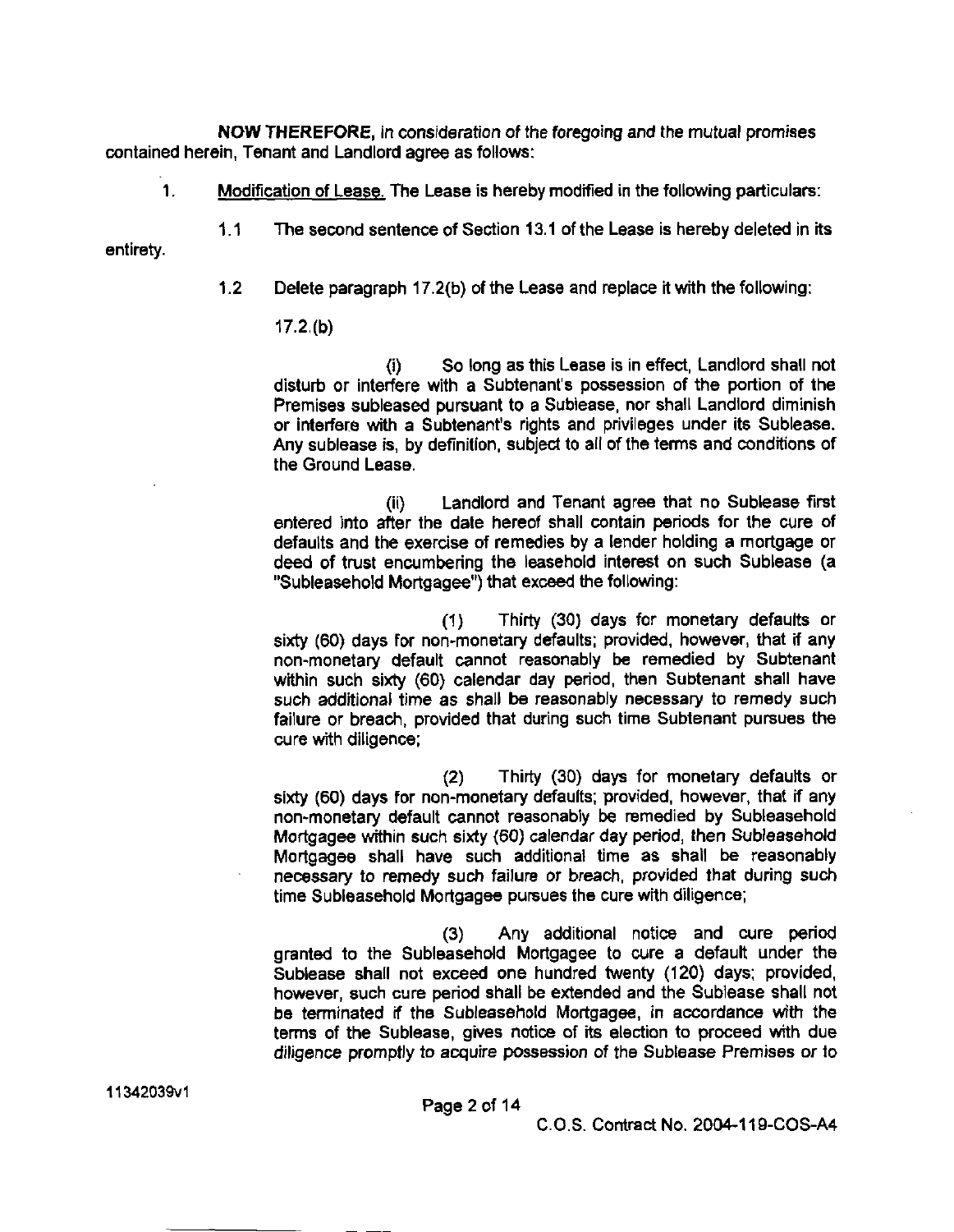foreclose the mortgage or deed of trust or otherwise to extinguish Sublessee's interest in the Sublease; and

(4) The deadline for a Subleasehold Mortgagee to request a replacement lease shall not be later than fifteen (15) business days after the date the Sublease terminates.

(iii) If this Lease terminates for any reason whatsoever, including without limitation by reason of any action by Tenant such as a rejection of this Lease in bankruptcy, then the following shall apply:

(1) Each Sublease shall continue in full force and effect notwithstanding such termination, and Landlord automatically shall succeed to the interest of the sublessor under the Sublease. The Subtenant shall be bound to Landlord under all of the terms of the Sublease for the balance of the term thereof remaining with the same force and effect as if Landlord were the original sublessor under the Sublease, and the Subtenant shall attorn to Landlord as its landlord, such attomment to be effective and self-operative, without the execution of any further instrument immediately upon Landlord's succeeding to the interest of the sublessor under the Sublease. Notwithstanding anything herein to the contrary, the Subtenant shall be under no obligation to pay rent to Landlord until the Subtenant receives written notice from Landlord that it has succeeded to the interest of the sublessor under the Sublease.

(2) If at the time this Lease terminates, a Sublease has also terminated for any reason whatsoever, including without limitation a rejection in bankruptcy or a termination for the Subtenant's default, then upon the request of the Subleasehold Mortgagee, Landlord shall enter into a direct lease (a "Direct Lease") with such Subleasehold Mortgagee (or its assignee, designee, or nominee) effective as of the date of the Sublease termination, on the same terms and conditions as the terminated Sublease and for the balance of what would have been the term of the Sublease but for such termination. The Direct Lease shall retain the same lien priority as the Sublease immediately prior to its termination, and shall be free of any and all rights of Sublessee. Each subsublease of space demised within the Sublease Premises shall not be deemed to have been terminated by the tennination of the Sublease. Each subsubtenant of space demised within the Sublease Premises whose subsublease of such space was in force and effect immediately prior to the termination of the Sublease and which did not expire of its own terms prior to the delivery of the Direct Lease shall attorn to the Sublessee under the Direct Lease and such subsublease of space shall remain in full force and effect. The deadline for a Subleasehold Mortgagee to request Direct Lease shall not be later than fifteen (15) business days after the date the Sublease terminates.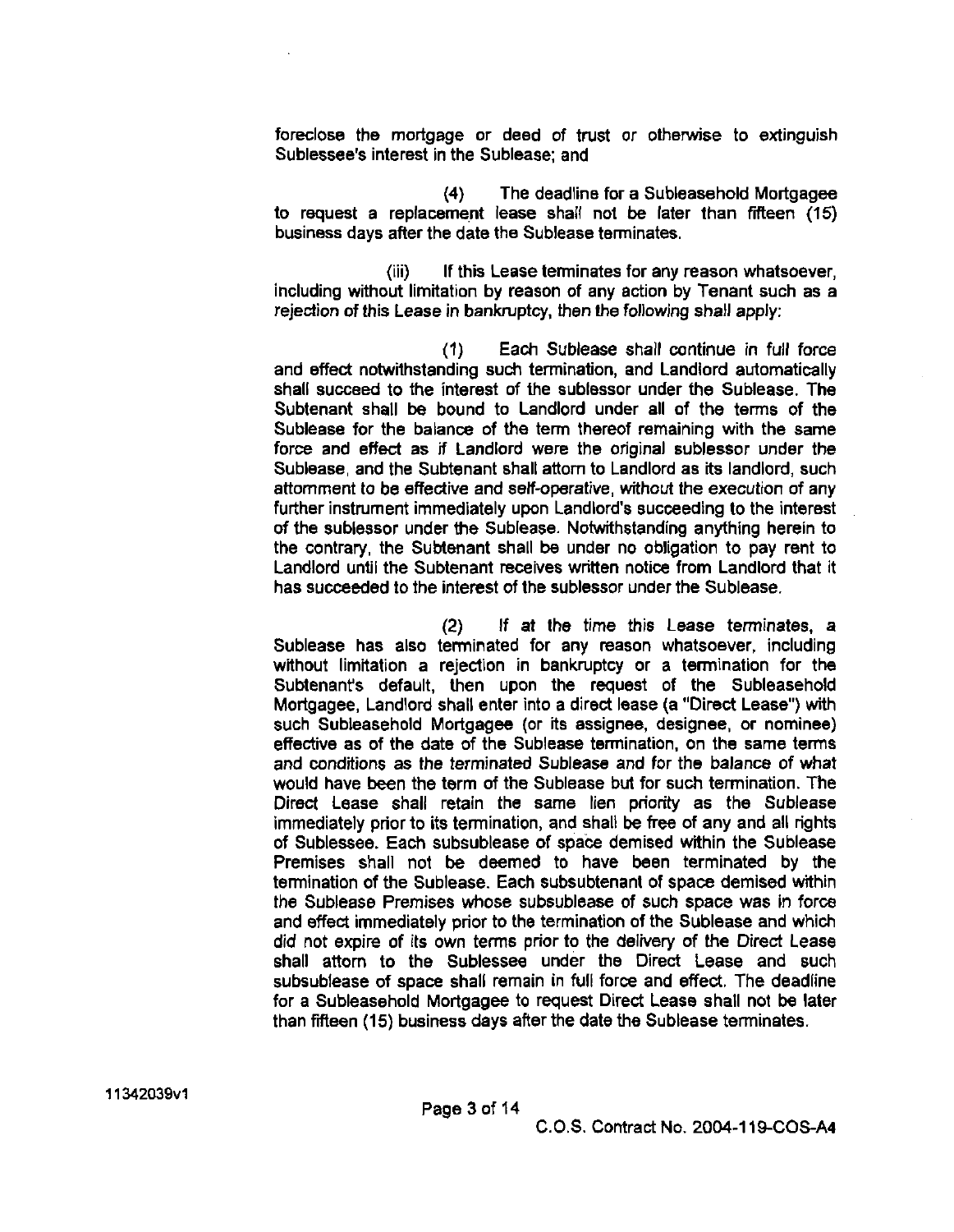(iv) A Subleasehold Mortgagee (or its assignee, designee, or nominee) who becomes the holder of the tenant's interest under any Sublease or Direct Lease shall cure all defaults under the Sublease or the Direct Lease to the extent that they are curable by such party. To the extent such a default is not curable by the Subleasehold Mortgagee (or its assignee, designee, or nominee), the default is automatically waived. (For example, if a performance deadline has already passed, then such party shall perfonm the requirement in a reasonable timeframe.) Subject to the foregoing, if Landlord becomes the landlord under any Sublease or Direct Lease, Landlord may exercise all of the landlord's rights and remedies for any subsequent default thereunder, subject to the rights of Subleasehold Mortgagees as provided therein.

 $(v)$  In no event shall Landlord be liable or responsible under any Sublease or Direct Lease for any act or omission of Tenant, be subject to any offsets or defenses that a Subtenant might have against Tenant, be bound by any rent or additional rent that a Subtenant might have paid to Tenant for more than the current month and the last month of a Sublease term, be obligated to perfonn any initial construction obligations, or be obligated to pay to Subtenant or Subtenant's contractors any construction allowance or other concession or financial inducement that is required to be paid by Tenant pursuant to the terms of the Sublease.

(vi) Prior to executing a Sublease, Tenant shall provide a copy to Landlord.

**1.4**  18.19 as follows: Delete paragraph 18.19 of the Lease and replace it with a new paragraph

> Coordination with Garage Easement. The following provisions shall govern a certain parking easement (the "Garage Easement") related to the property:

> 18.19.1 The Garage Easement is the Parking Easement and Cost Sharing Agreement between the sublessee under a certain sublease (the "Skysong 2 Sublease") and the sublessee under a certain sublease Agreement (the "Skysong Residential Sublease") dated as of July 20, 2012, and recorded as document 2012-0678236 of the public records of Maricopa County, Arizona.

> 18.19.2 The Skysong 2 Sublease is the Amended and Restated Ground Sublease Agreement as described in the Amended and Restated Memorandum of Ground Sublease and Parking Easement dated January 1, 2013 and recorded as document 2013-0039647 of the public records of Maricopa County, Arizona.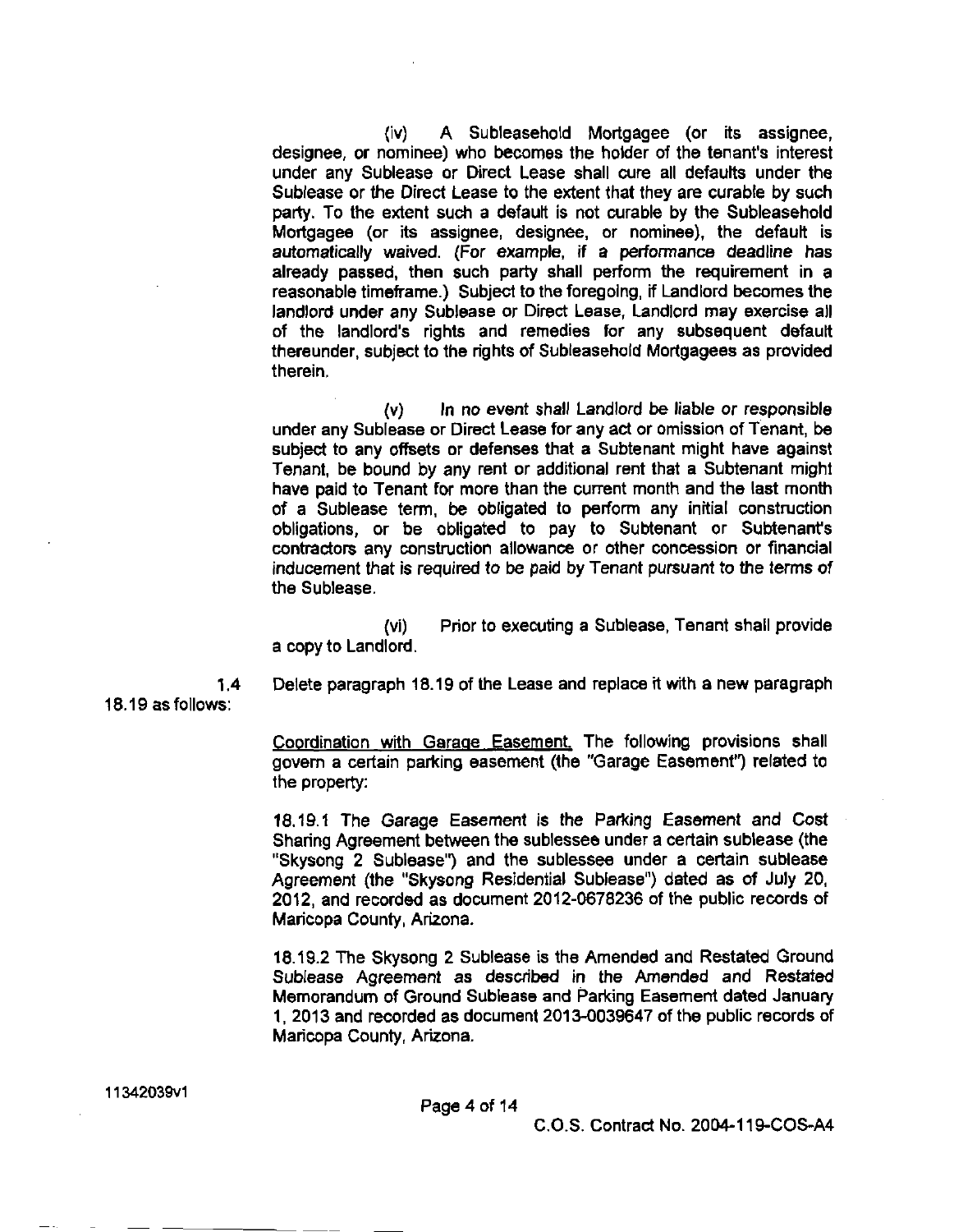18.19.3 The Skysong Residential Sublease is the Amended and Restated Ground Sublease Agreement dated July 20, 2012. as described in the Memorandum of Amendment and Restatement of Ground Sublease Agreement recorded at document 2013-0039651 of the public records of Maricopa County, Arizona.

18.19.4 The rights and obligations of the Garage Easement pertaining to the portion of the Premises covered by the Skysong 2 Sublease shall be treated under the Sublease provisions of this Lease as if they were part of the Skysong Residential Sublease, The rights and obligations of the Garage Easement pertaining to the portion of the Premises covered by the Skysong Residential Sublease shall be treated under the Sublease provisions of this Lease as if they were part of the Skysong 2 Sublease. Accordingly, the provisions of the Garage Easement shall be effective against Landlord in the same circumstances and to the same extent that the respective Sublease would be binding on Landlord in accordance with Section 17.2(b) of this Lease and shall not otherwise be binding on Landlord. Landlord and Tenant agree that under no circumstances shall the Garage Easement be tenninated unless the Skysong 2 Sublease parcel has, for the remaining term of the Sublease, replacement on-site parking or a recorded legal right to use replacement off-site parking, in either case in an amount not less than 486 parking spaces.

2. Miscellaneous Provisions Regarding this Amendment. The parties also agree as follows:

2.1 Recording. Within two (2) Business Days after the date of this Amendment, Tenant shall cause this Amendment to be recorded in the office of the Maricopa County recorder.

2.2 Lease in Full Force and Effect. As modified and amended hereby, all terms, conditions and covenants contained in the Lease shall remain in full force and effect.

2.3 **Integration.** This Amendment constitutes the entire agreement between the parties with respect to amending the Lease (as previously amended) and supersedes any prior agreement, understanding, negotiation, draft agreements, discussion outlines, correspondence and memoranda or representation regarding amending the Lease.

2.4 Tenant's Prior Assignees. Tenant warrants and represents that this Amendment has been approved by the persons named in the consent forms attached to this Amendment, which fully executed and acknowledged fonns shall be attached to and recorded with this Amendment, and that no other person's consent is required in order for this Amendment to be binding and effective on all parties-in-interest with respect to the Premises.

EXECUTED as of the date first given above.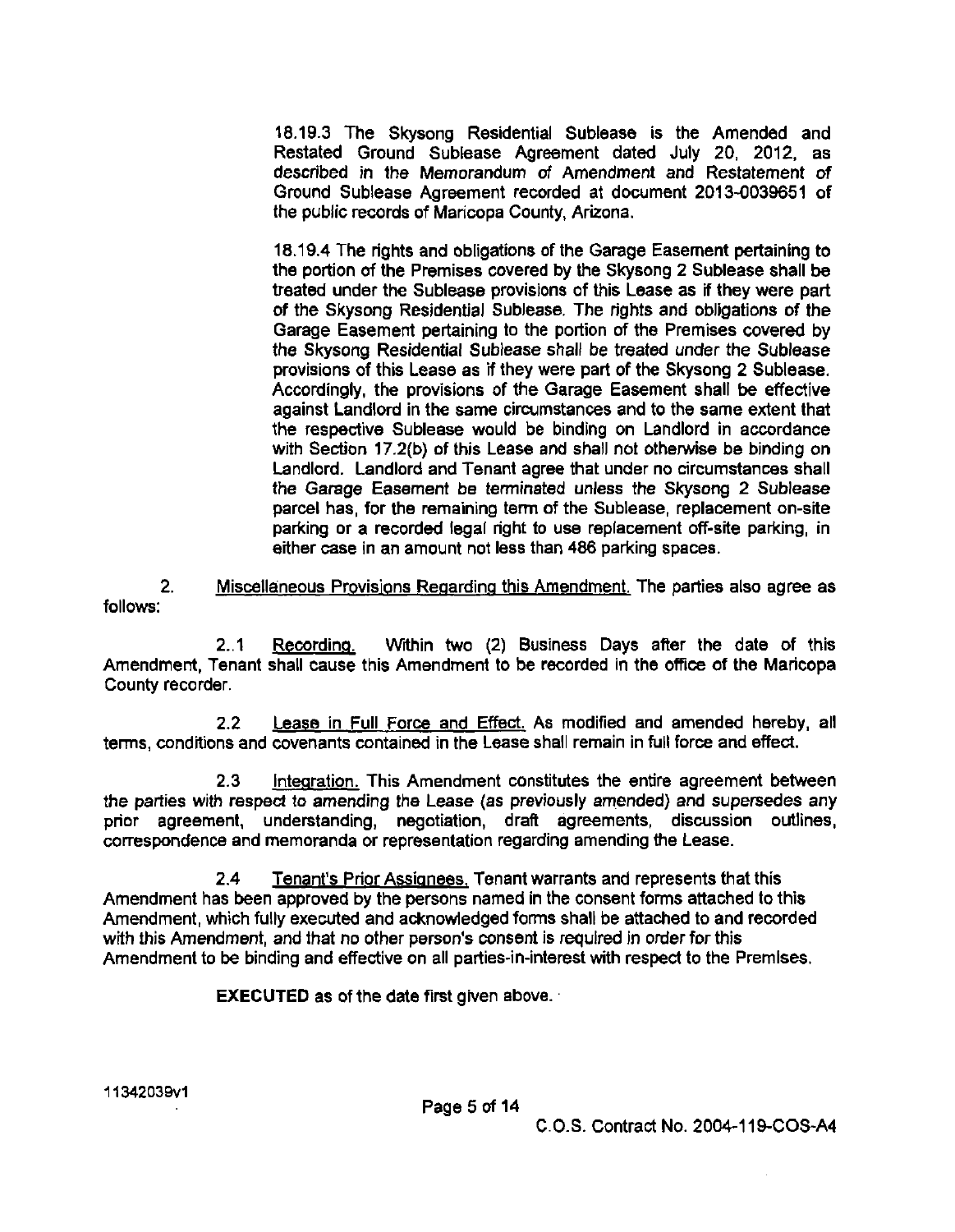### **ASUF Scottsdale, L.L.C..**

an Arizona limited liability company

By: Arizona State University Foundation for a New American University, an Arizona non-profit corporation, its sole member

| By:    |  |  |
|--------|--|--|
| Name:  |  |  |
| Title: |  |  |

| By:    |  |
|--------|--|
| Name:  |  |
| Title: |  |

STATE OF ARIZONA )

) ss

County of Maricopa )

The foregoing instrument was acknowledged before me this day of , 2013 by \_\_\_\_\_\_\_\_\_\_\_\_\_\_\_\_\_\_\_\_, the \_\_\_\_\_\_\_\_\_\_\_\_\_\_\_\_\_\_\_\_\_, and the **\_\_\_\_\_\_\_\_\_\_\_\_\_\_\_\_\_\_** of Arizona State University Foundation for a New American University, an Arizona non-profit corporation, sole member of ASUF Scottsdale, L.L.C, an Arizona limited liability company, on behalf of the limited liability company.

Notary Public

My Commission Expires:

Fourth Amendment to Ground Lease Agreement 11342039V1 TypaTifle C.O.S. Contract No. 2004-119-COS-A4 Date of Document August ,2013 Number of Pages Page 6 of 14 **Signers** ASUF SCOTTSDALE, LLC. CITY OF SCOTTSDALE, SKYSONG 1, LLC, SKYSONG 2, LLC. SKYSONG RESIDENTIAL 1. LLC, and SKYSONG OWNERS ASSOCIATION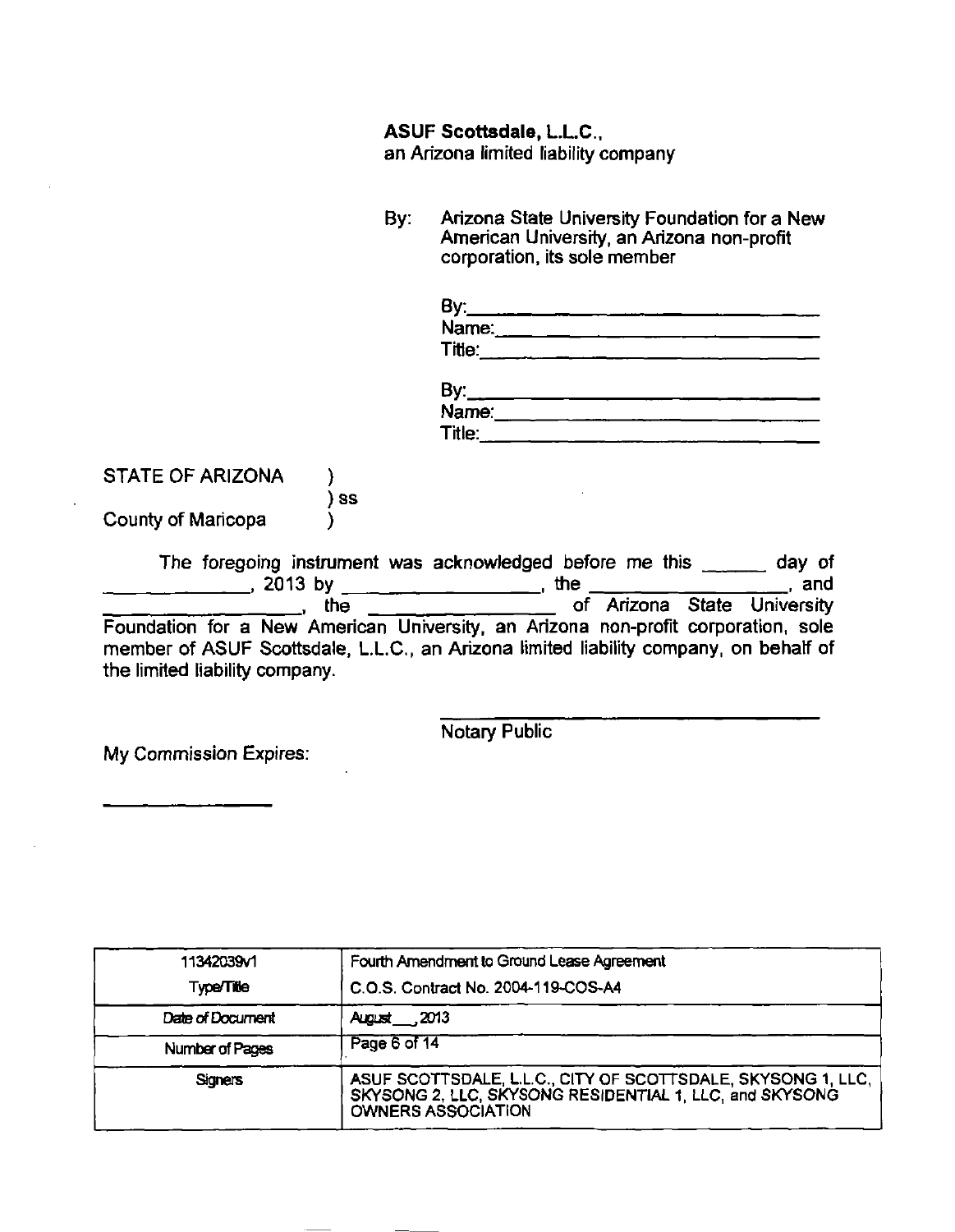#### CITY OF SCOTTSDALE, an Arizona municipal corporation

W. J. "Jim" Lane. Mayor

#### ATTEST:

By:

Carolyn Jagger, City Clerk

APPROVED AS TO FORM:

RKelly Donrol OFFICE OF THE CITY AT TO RNEY By: ashbu'rn, City <del>Allerh</del>ev

Derek Earie. City Engineer

Maria Muiser, Asset Management Coordinator

STATE OF ARIZONA )

)S6. County of Maricopa )

The foregoing instrument was acknowledged before me this \_\_\_\_ day of 20 , by W. J. "Jim" Lane, Mayor of the City of Scottsdale, an Arizona municipal corporation.

Notary Public

| 11342039v1       | Fourth Amendment to Ground Lease Agreement                                                                                                           |
|------------------|------------------------------------------------------------------------------------------------------------------------------------------------------|
| <b>Type/Tite</b> | C.O.S. Contract No. 2004-119-COS-A4                                                                                                                  |
| Date of Document | August____2013                                                                                                                                       |
| Number of Pages  | Page 7 of 14                                                                                                                                         |
| <b>Signers</b>   | ASUF SCOTTSDALE, L.L.C., CITY OF SCOTTSDALE, SKYSONG 1, LLC,<br>SKYSONG 2, LLC, SKYSONG RESIDENTIAL 1, LLC, and SKYSONG<br><b>OWNERS ASSOCIATION</b> |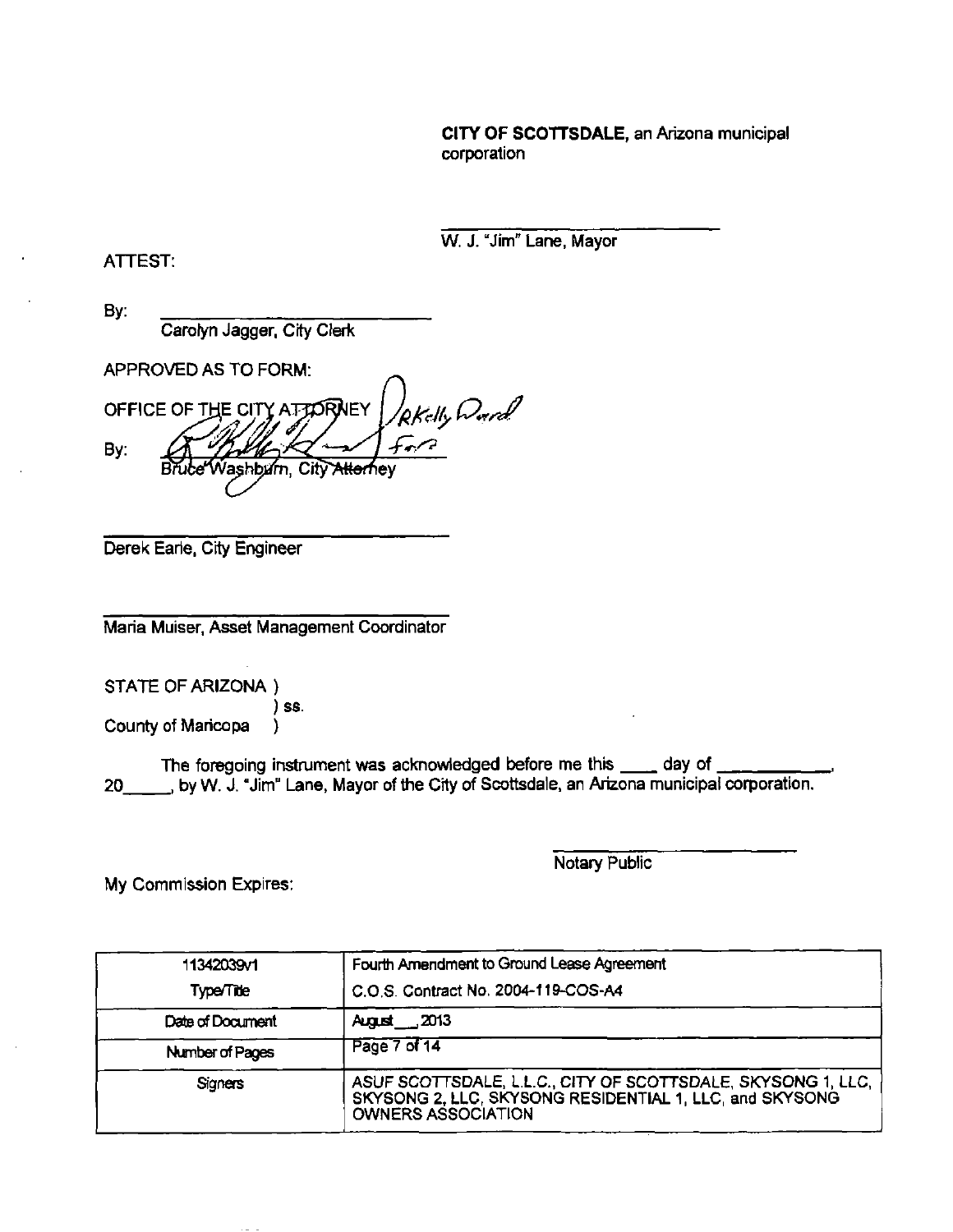The undersigned, having or claiming a lien or other interest in the Property or Tenant's rights under the Lease as defined in the Fourth Amendment to Ground Lease between the City of Scottsdale, an Arizona municipal corporation and ASUF Scottsdale, L.L.C, an Arizona limited liability company, to which this consent is attached, hereby consents to said Amendment and the Lease and agrees that its interest is subject to such Amendment to the Lease.

EXECUTED as of the date of the said Amendment.

SKYSONG 1, LLC. a Delaware limited liability company

- By: ASUF Scottsdaie, LL.C, an Arizona limited liability company, its member
	- By: Arizona State University Foundation for a New American University, an Arizona non-profit corporation, its sole member

| By:<br>Its:       |  |  |  |  |
|-------------------|--|--|--|--|
|                   |  |  |  |  |
| By: $\frac{1}{1}$ |  |  |  |  |

- By: RHP Scottsdale, L.LC, a Delaware limited liability company, its member
	- By: US Real Estate Limited Partnership, a Texas limited partnership, a member
		- By: USAA Real Estate Company, a Delaware corporation, its general partner

| By:    |  |
|--------|--|
| Name:  |  |
| Title: |  |

| 11342039v1        | Fourth Amendment to Ground Lease Agreement                                                                                                        |
|-------------------|---------------------------------------------------------------------------------------------------------------------------------------------------|
| <b>Type/Title</b> | C.O.S. Contract No. 2004-119-COS-A4                                                                                                               |
| Date of Document  | August 2013                                                                                                                                       |
| Number of Pages   | Page 8 of 14                                                                                                                                      |
| <b>Signers</b>    | ASUF SCOTTSDALE, L.L.C., CITY OF SCOTTSDALE, SKYSONG 1, LLC, SKYSONG 2, LLC, SKYSONG RESIDENTIAL 1, LLC, and SKYSONG<br><b>OWNERS ASSOCIATION</b> |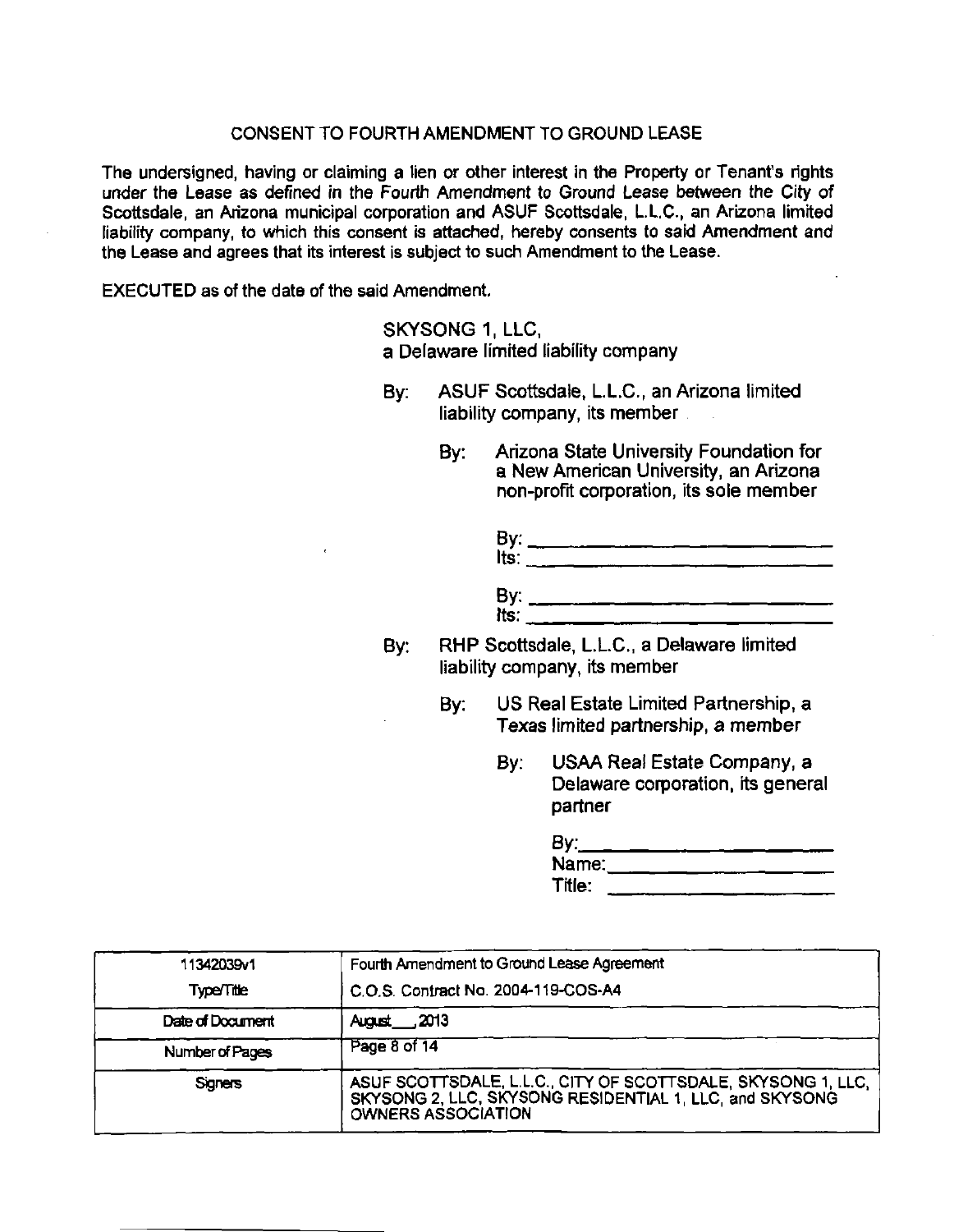State of Arizona ) ) ss. County of Maricopa )

This document was acknowledged before me this \_\_\_\_\_ day of August, 2013, by

and of Arizona State University Foundation, an Arizona non-profit corporation, as member of ASUF Scottsdale, LL.C, an Arizona limited liability company, as member of SKYSONG 1, LLC. a Delaware limited liability company.

### Notary Public

My Commission Expires:

State of Arizona County of Maricopa ) ) ss.

 $\overline{\phantom{a}}$ 

This document was acknowledged before me this was day of January, 2012, by of USAA Real Estate Company, a Delaware corporation, general partner of US Real Estate Limited Partnership, a Texas limited partnership, member of RHP Scottsdale, L.L.C, a Delaware limited liability company, member of SKYSONG 1, LLC, a Delaware limited liability company.

Notary Public

| 11342039v1       | Fourth Amendment to Ground Lease Agreement                                                                                                        |  |
|------------------|---------------------------------------------------------------------------------------------------------------------------------------------------|--|
| Type/Title       | C.O.S. Contract No. 2004-119-COS-A4                                                                                                               |  |
| Date of Document | August 2013                                                                                                                                       |  |
| Number of Pages  | Page 9 of 14                                                                                                                                      |  |
| <b>Signers</b>   | ASUF SCOTTSDALE, L.L.C., CITY OF SCOTTSDALE, SKYSONG 1, LLC, SKYSONG 2, LLC, SKYSONG RESIDENTIAL 1, LLC, and SKYSONG<br><b>OWNERS ASSOCIATION</b> |  |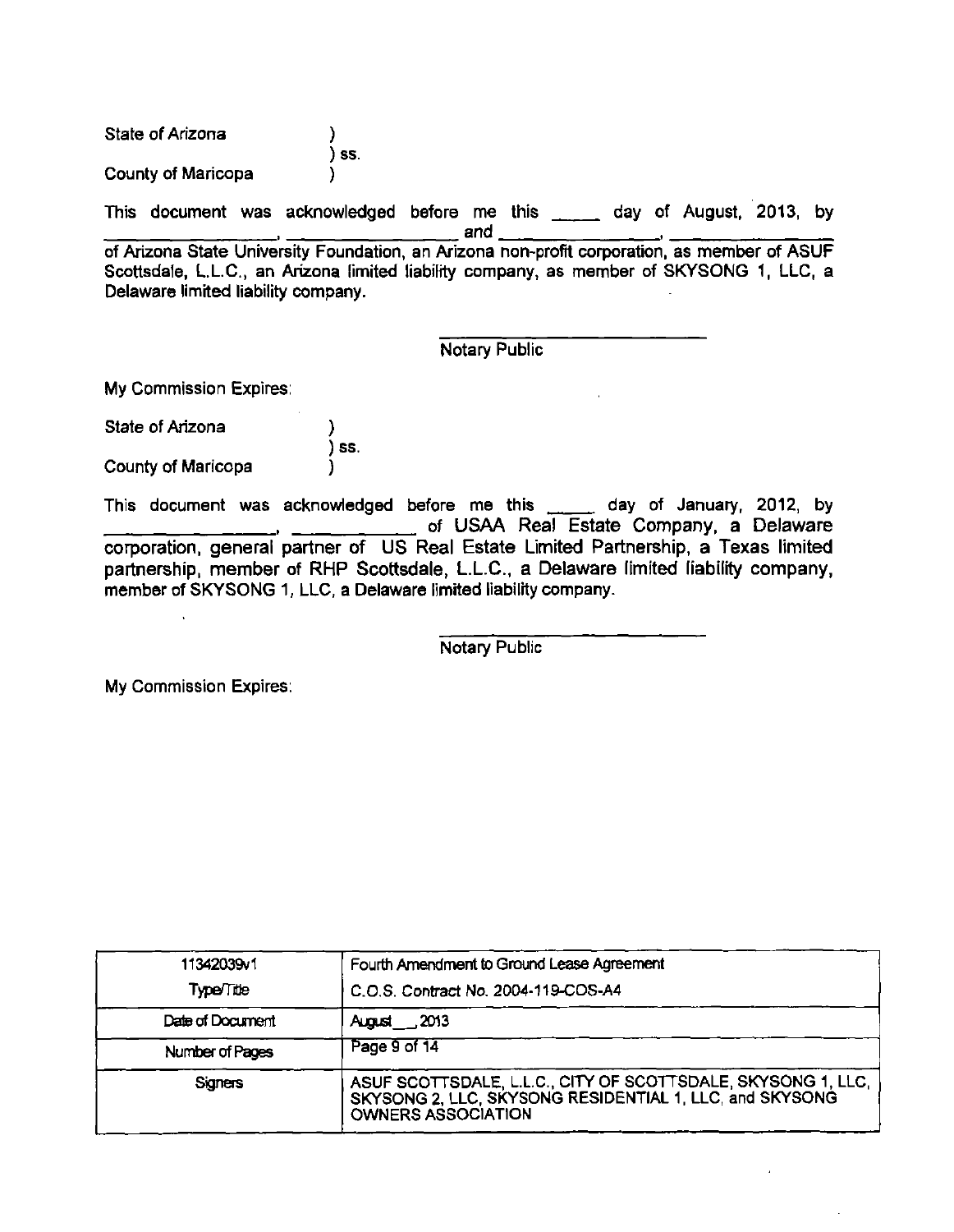The undersigned, having or claiming a lien or other interest in the Property or Tenanfs rights under the Lease as defined in the Fourth Amendment to Ground Lease between the City of Scottsdale, an Arizona municipal corporation and ASUF Scottsdale, LL.C, an Arizona limited liability company, to which this consent is attached, hereby consents to said Amendment and the Lease and agrees that its interest is subject to such Amendment to the Lease.

EXECUTED as of the date of the said Amendment.

SKYSONG 2, LLC, a Delaware limited liability company

- By: ASUF Scottsdale. L.L.C, an Arizona limited liability company, its member
	- By: Arizona State University Foundation for a New American University, an Arizona non-profit corporation, its sole member

| By:<br>Its: |  |  |  |  |
|-------------|--|--|--|--|
| By:<br>Its: |  |  |  |  |
|             |  |  |  |  |

- By: RHP Scottsdale. L.L.C, a Delaware limited liability company, its member
	- By: US Real Estate Limited Partnership, a Texas limited partnership, a member
		- By: USAA Real Estate Company, a Delaware corporation, its general partner

| By:    |  |
|--------|--|
| Name:  |  |
| Title: |  |

| 11342039v1        | Fourth Amendment to Ground Lease Agreement                                                                                                           |
|-------------------|------------------------------------------------------------------------------------------------------------------------------------------------------|
| <b>Type/Title</b> | C.O.S. Contract No. 2004-119-COS-A4                                                                                                                  |
| Date of Document  | <b>August</b> 2013                                                                                                                                   |
| Number of Pages   | Page 10 of 14                                                                                                                                        |
| <b>Signers</b>    | ASUF SCOTTSDALE, L.L.C., CITY OF SCOTTSDALE, SKYSONG 1, LLC,<br>SKYSONG 2, LLC, SKYSONG RESIDENTIAL 1, LLC, and SKYSONG<br><b>OWNERS ASSOCIATION</b> |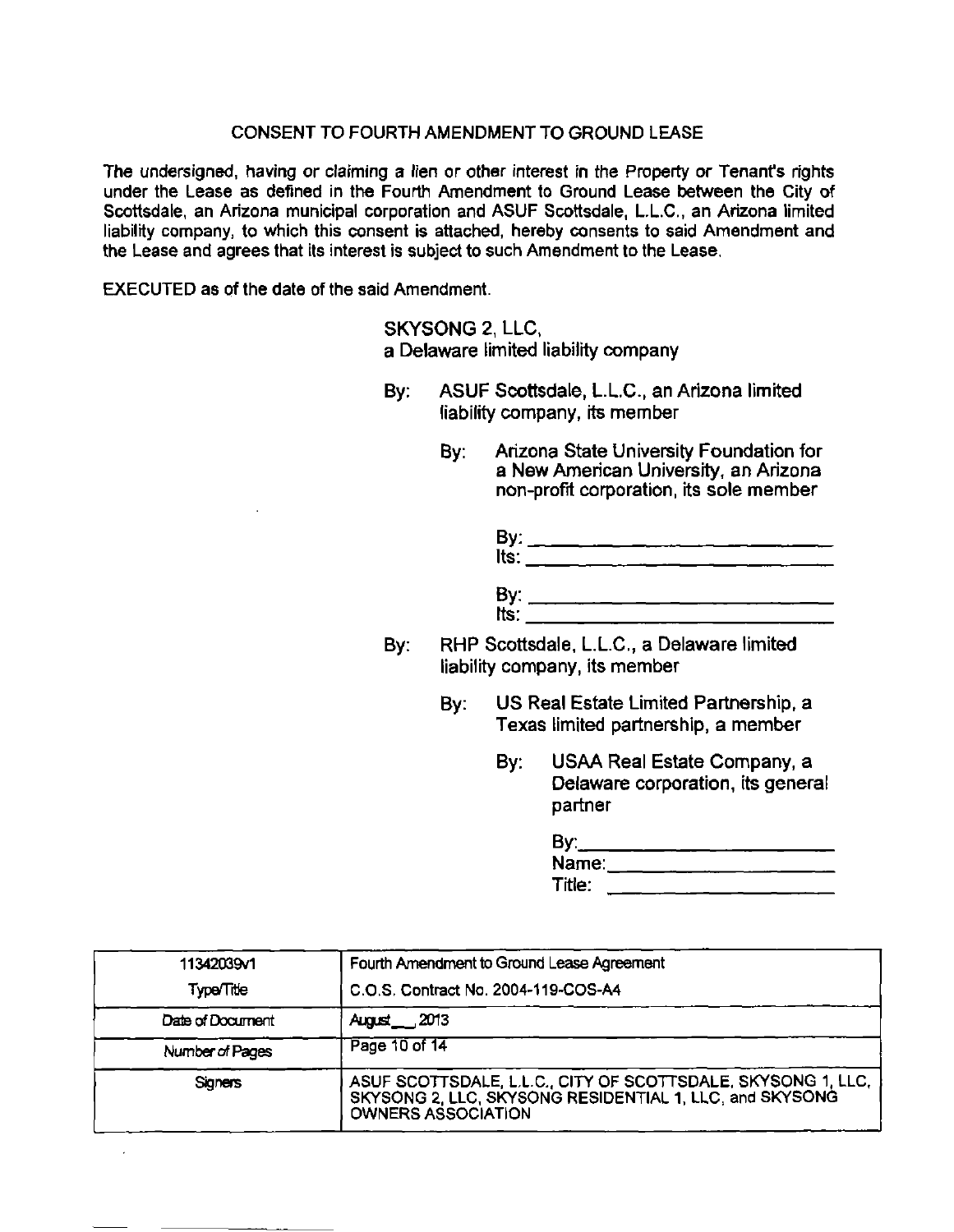State of Arizona County of Maricopa ) ) ss.  $\overline{\phantom{a}}$ 

This document was acknowledged before me this day of August, 2013, by

. . and

of Arizona State University Foundation, an Arizona non-profit corporation, as member of ASUF Scottsdale, L.L.C., an Arizona limited liability company, as member of SKYSONG 2. LLC, a Delaware limited liability company.

Notary Public

My Commission Expires:

State of Arizona County of Maricopa ) ss. )

This document was acknowledged before me this day of January, 2012, by of USAA Real Estate Company, a Delaware corporation, general partner of US Real Estate Limited Partnership, a Texas limited partnership, member of RHP Scottsdale, L.L.C, a Delaware limited liability company, member of SKYSONG 2, LLC, a Delaware limited liability company.

Notary Public

| 11342039v1       | Fourth Amendment to Ground Lease Agreement                                                                                                           |  |
|------------------|------------------------------------------------------------------------------------------------------------------------------------------------------|--|
| Type/Title       | C.O.S. Contract No. 2004-119-COS-A4                                                                                                                  |  |
| Date of Document | <b>August</b> 2013                                                                                                                                   |  |
| Number of Pages  | Page 11 of 14                                                                                                                                        |  |
| <b>Signers</b>   | ASUF SCOTTSDALE, L.L.C., CITY OF SCOTTSDALE, SKYSONG 1, LLC,<br>SKYSONG 2, LLC, SKYSONG RESIDENTIAL 1, LLC, and SKYSONG<br><b>OWNERS ASSOCIATION</b> |  |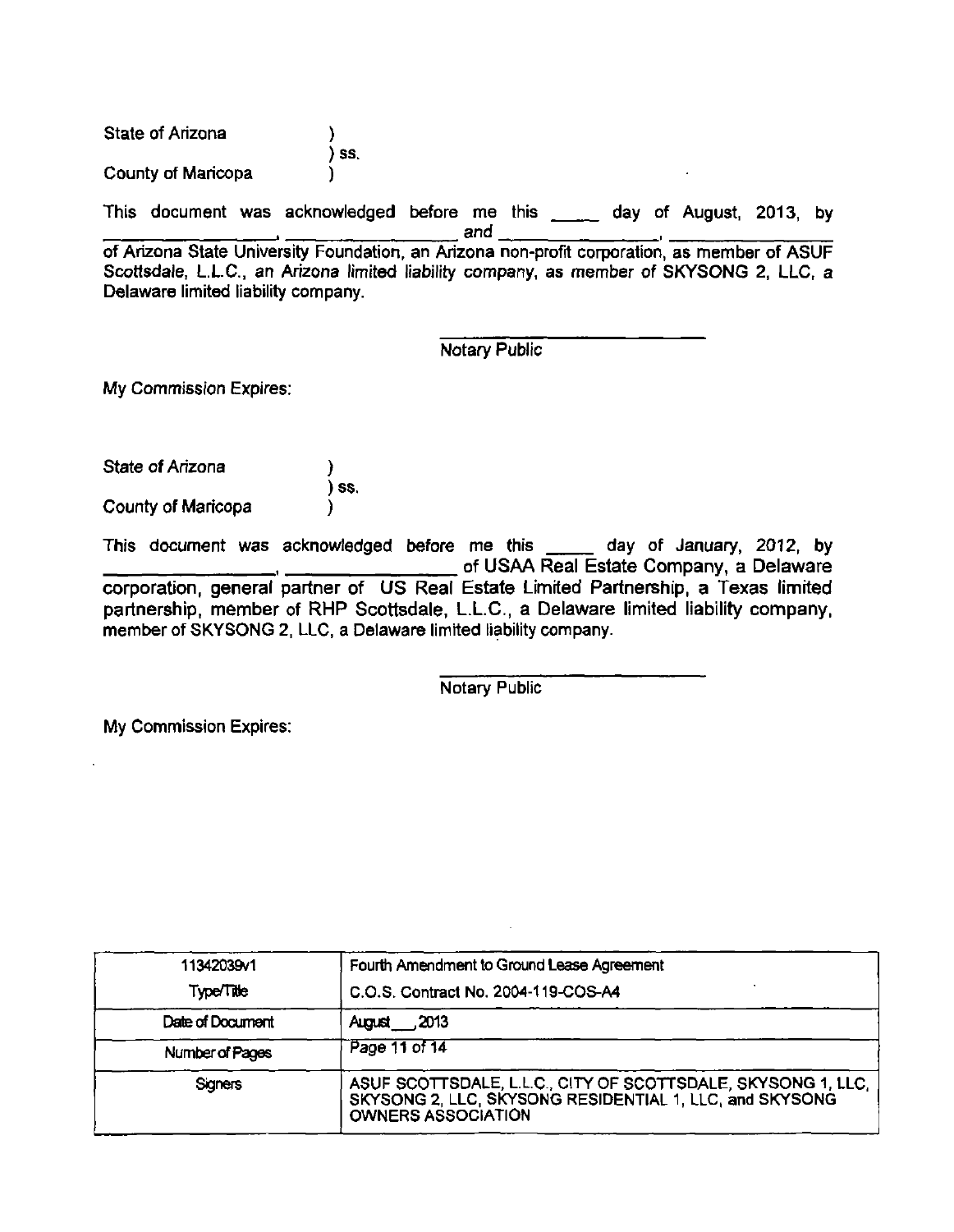The undersigned, having or claiming a lien or other interest in the Property or Tenant's rights under the Lease as defined in the Fourth Amendment to Ground Lease between the City of Scottsdale. an Arizona municipal corporation and ASUF Scottsdale. L.L.C, an Arizona limited liability company, to which this consent is attached, hereby consents to said Amendment and the Lease and agrees that its interest is subject to such Amendment to the Lease.

EXECUTED as of the date of the said Amendment.

SKYSONG RESIDENTIAL 1, LLC a Delaware limited liability company

- By: ASUF Scottsdale, L.L.C, an Arizona limited liability company, its member
	- By: Arizona State University Foundation, an Arizona nonprofit corporation, Member

| By:________________<br>Name:____________ |  |  |
|------------------------------------------|--|--|
| Its:                                     |  |  |
|                                          |  |  |
| By:_______<br>Name:_____                 |  |  |
| Its.                                     |  |  |

- By: LHP Scottsdale. LLC. a Delaware limited liability company, its member
	- By: Loadstar, Inc., a Delaware corporation, its sole member

| By:   |  |  |  |
|-------|--|--|--|
| Name: |  |  |  |
| Its:  |  |  |  |

| 11342039 1        | Fourth Amendment to Ground Lease Agreement                                                                                                    |  |  |  |
|-------------------|-----------------------------------------------------------------------------------------------------------------------------------------------|--|--|--|
| <b>Type/Title</b> | C.O.S. Contract No. 2004-119-COS-A4                                                                                                           |  |  |  |
| Date of Document  | August 2013                                                                                                                                   |  |  |  |
| Number of Pages   | Page 12 of 14                                                                                                                                 |  |  |  |
| <b>Signers</b>    | ASUF SCOTTSDALE, L.L.C., CITY OF SCOTTSDALE, SKYSONG 1, LLC,<br>SKYSONG 2, LLC, SKYSONG RESIDENTIAL 1, LLC, and SKYSONG<br>OWNERS ASSOCIATION |  |  |  |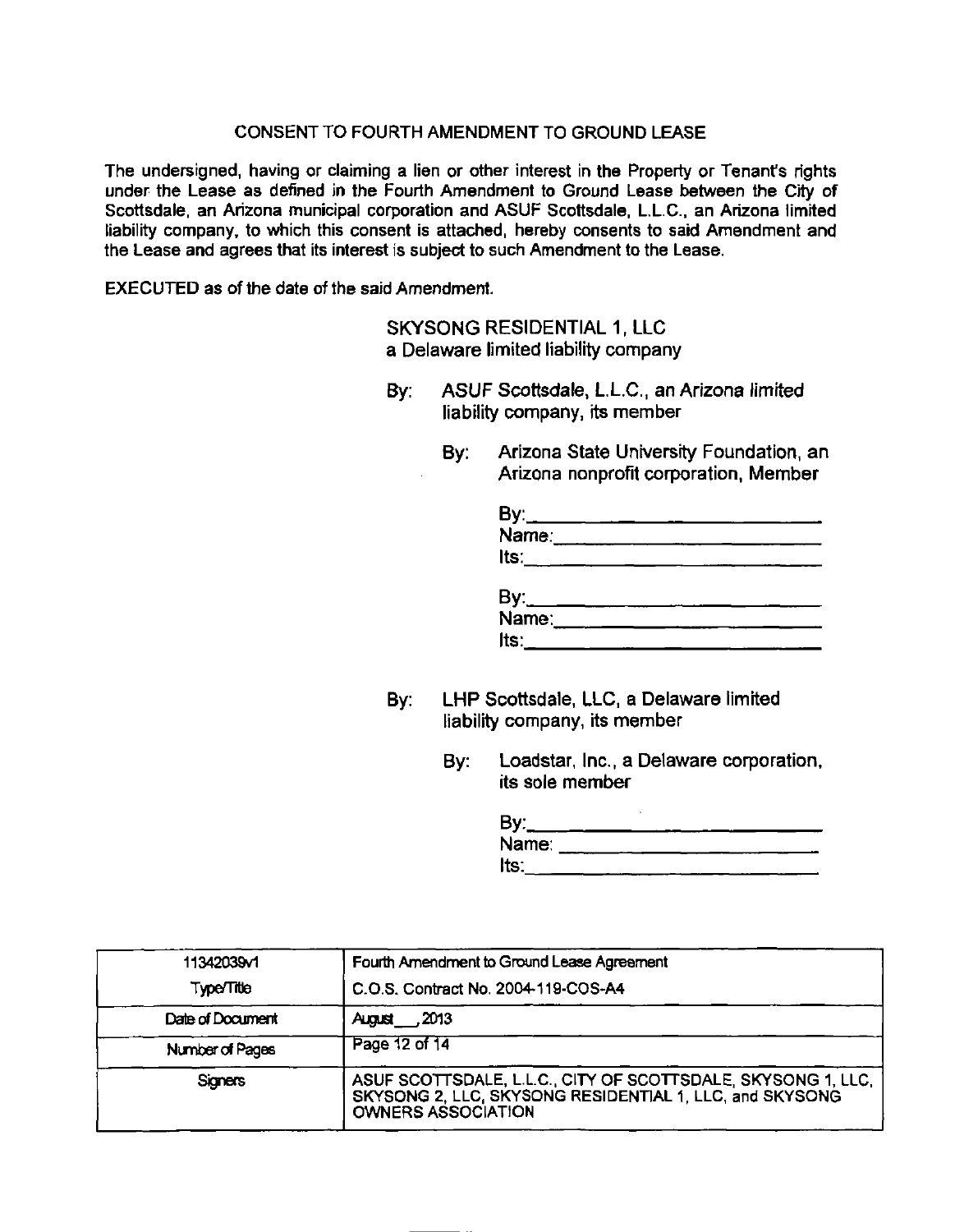state of Arizona County of Maricopa ) ) ss. )

This document was acknowledged before me this \_\_\_\_ day of August, 2013, by and

of Arizona State University Foundation, an Arizona non-profit corporation, as member of ASUF Scottsdale, LL.C, an Arizona limited liability company, as member of SKYSONG RESIDENTIAL 1, LLC, a Delaware limited liability company.

Notary Public

My Commission Expires:

| State of Arizona   | $)$ SS $\overline{\phantom{a}}$ |
|--------------------|---------------------------------|
| County of Maricopa |                                 |

This document was acknowledged before me this \_\_\_\_\_ day of January, 2012, by of Loadstar, Inc., a Delaware corporation, sole member of LHP Scottsdale, LLC, a Delaware limited liability company, member of SKYSONG RESIDENTIAL 1. LLC. a Delaware limited liability company.

Notary Public

| 11342039v1        | Fourth Amendment to Ground Lease Agreement                                                                                                        |  |  |  |
|-------------------|---------------------------------------------------------------------------------------------------------------------------------------------------|--|--|--|
| <b>Type/Title</b> | C.O.S. Contract No. 2004-119-COS-A4                                                                                                               |  |  |  |
| Date of Document  | August <sub>1,2013</sub>                                                                                                                          |  |  |  |
| Number of Pages   | Page 13 of 14                                                                                                                                     |  |  |  |
| <b>Signers</b>    | ASUF SCOTTSDALE, L.L.C., CITY OF SCOTTSDALE, SKYSONG 1, LLC, SKYSONG 2, LLC, SKYSONG RESIDENTIAL 1, LLC, and SKYSONG<br><b>OWNERS ASSOCIATION</b> |  |  |  |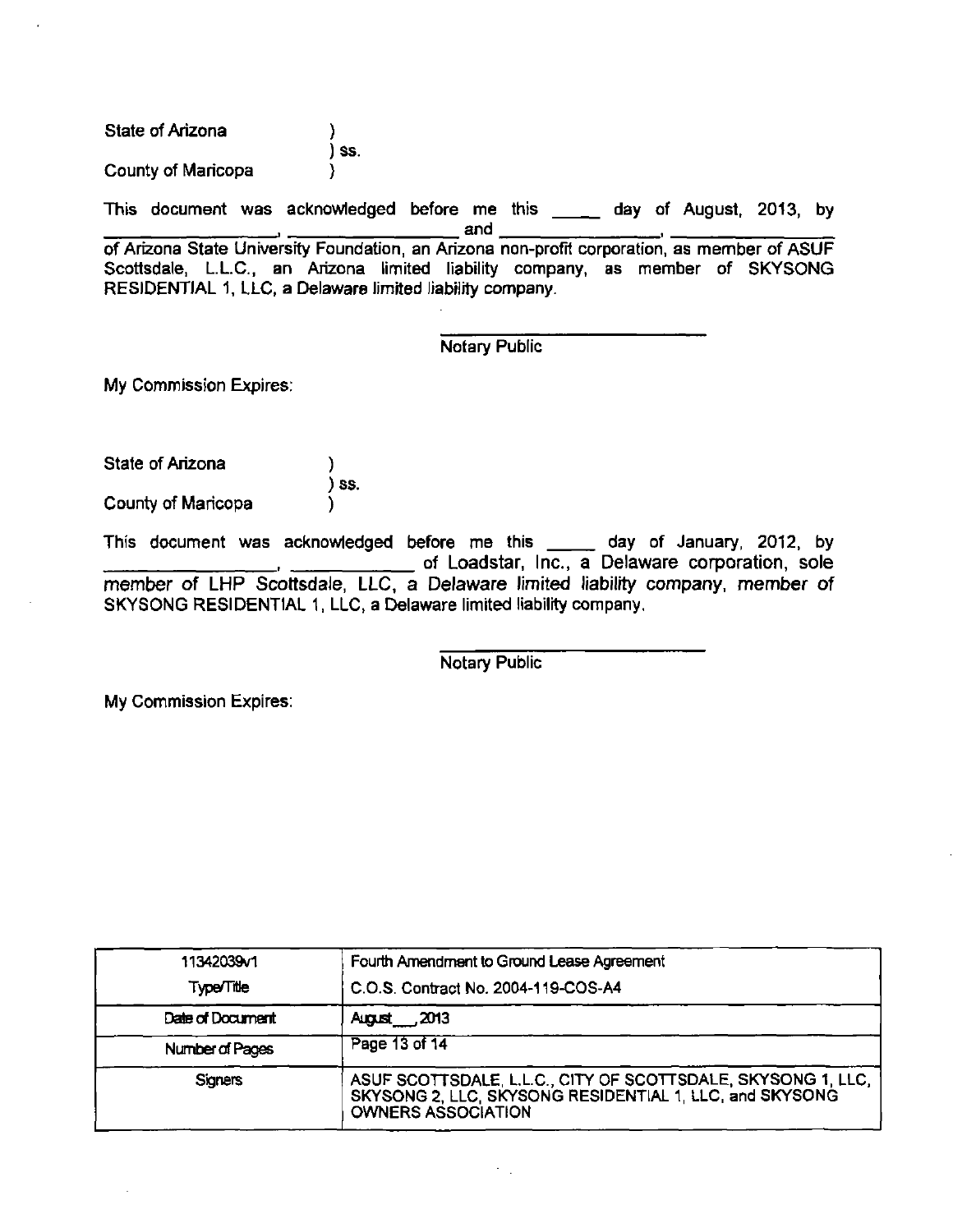The undersigned, having or claiming a lien or other interest in the Property or Tenant's rights under the Lease as defined in the Fourth Amendment to Ground Lease between the City of Scottsdale, an Arizona municipal corporation and ASUF Scottsdale, L.L.C, an Arizona limited liability company, to which this consent is attached, hereby consents to said Amendment and the Lease and agrees that its interest is subject to such Amendment to the Lease.

EXECUTED as of the date of the said Amendment.

SKYSONG OWNERS ASSOCIATION, an Arizona non-profit corporation

| By:    |  |  |
|--------|--|--|
| Name:  |  |  |
| Title: |  |  |

| By:    |  |  |  |
|--------|--|--|--|
| Name:  |  |  |  |
| Title: |  |  |  |

|                    | SKYSONG OWNERS ASSOCIATION, an Arizona non-profit corporation.             |     |  |  |  |  |
|--------------------|----------------------------------------------------------------------------|-----|--|--|--|--|
|                    |                                                                            | and |  |  |  |  |
|                    | This document was acknowledged before me this _____ day of August, 2013 by |     |  |  |  |  |
| County of Maricopa |                                                                            |     |  |  |  |  |
|                    | SS.                                                                        |     |  |  |  |  |
| State of ARIZONA   |                                                                            |     |  |  |  |  |

Notary Public

| 11342039/1        | Fourth Amendment to Ground Lease Agreement                                                                                                        |  |  |  |
|-------------------|---------------------------------------------------------------------------------------------------------------------------------------------------|--|--|--|
| <b>Type/Title</b> | C.O.S. Contract No. 2004-119-COS-A4                                                                                                               |  |  |  |
| Date of Document  | <b>August</b> 2013                                                                                                                                |  |  |  |
| Number of Pages   | Page 14 of 14                                                                                                                                     |  |  |  |
| <b>Signers</b>    | ASUF SCOTTSDALE, L.L.C., CITY OF SCOTTSDALE, SKYSONG 1, LLC, SKYSONG 2, LLC, SKYSONG RESIDENTIAL 1, LLC, and SKYSONG<br><b>OWNERS ASSOCIATION</b> |  |  |  |